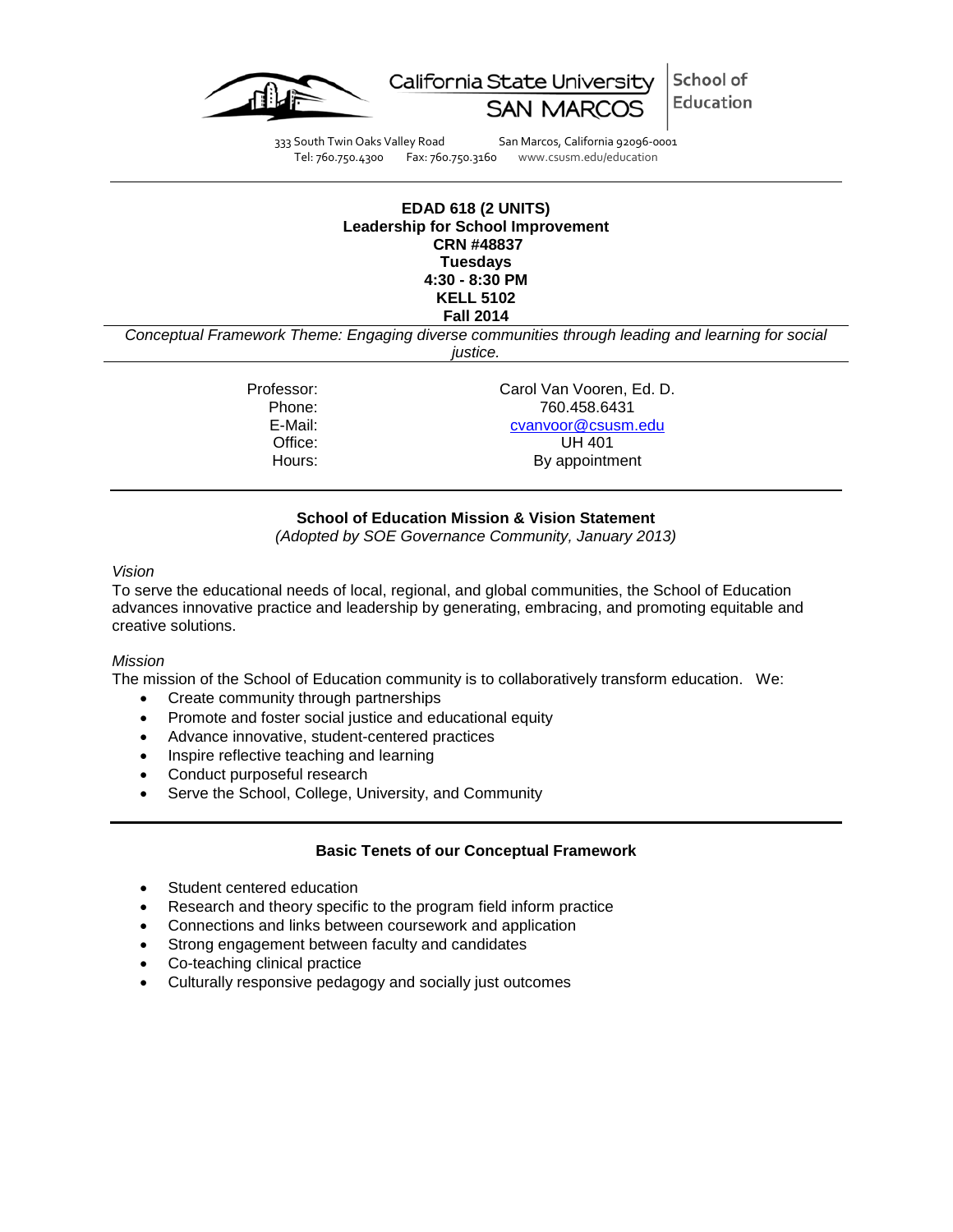## **COURSE DESCRIPTION**

This course builds candidate skills and knowledge in selecting and using data to identify what is working, diagnosing needs, and identifying opportunities for school improvement leadership using appropriate and effective school improvement theories and strategies. The course provides multiple opportunities for each candidate to learn, practice, and reflect on school improvement leadership.

## **Course Prerequisite:**

*This course is part of continued progression in the Educational Administration program*

## **Course Objectives:**

The course objectives, assignments, student learning outcomes, and assessments have been aligned with the following CTC standards:

### **Leadership Standards, CTC, 2013**

California Administrative Performance Expectations:

#### **Category C: School Improvement Leadership**

### **CAPE 9: Working with Others to Identify Student and School Needs and Developing a Data-Based School Growth Plan**

The principal understands and implements strategies to institute, manage, and evaluate a school change process, including facilitating the development of a data-based school growth plan. The principal involves, encourages and supports multiple constituencies in sharing and using data to assess and diagnose instructional needs, define student, staff and community goals for continuous improvement, and collaboratively design the school growth plan consistent with the school's vision and goals. The principal uses technology effectively to help support and manage the school growth and improvement processes.

#### **CAPE 10: Implementing Change Strategies Based on Current, Relevant Theories and Best Practices in School Improvement**

The principal is knowledgeable about theories and strategies as well as best practices related to school improvement and the management of change to accomplish the school growth plan. The principal determines an appropriate evaluation process to document progress towards achieving the school growth plan and is able to work collaboratively with others to identify and make needed changes based on multiple sources of data, including student outcomes.

### **CAPE 11: Identifying and Using Available Human, Fiscal, and Material Resources to Implement the School Growth Plan**

The principal is knowledgeable about a wide range of resources to help implement the school growth plan, including but not limited to human, fiscal, and material resources. The principal identifies and seeks additional resources as needed from a variety of sources both within and outside of the local community to support the implementation of the school growth plan.

## **CAPE 12: Instituting a Collaborative, Ongoing Process of Monitoring and Revising the Growth Plan Based on Student Outcomes**

The principal uses strategies for continuous progress monitoring of the school's growth plan and outcomes, and collaboratively engages others in the school community in using those data for updating the school growth plan as needed. The principal engages all members of the school community on an ongoing basis in reflecting about student outcomes.

Expected content knowledge:

- Theories and strategies for instituting, managing, and evaluating a school change process
- Theories and strategies for communicating with and involving multiple constituencies in identifying student and school needs and in working with others to improve student learning opportunities and outcomes for all students, including English learners and students with special needs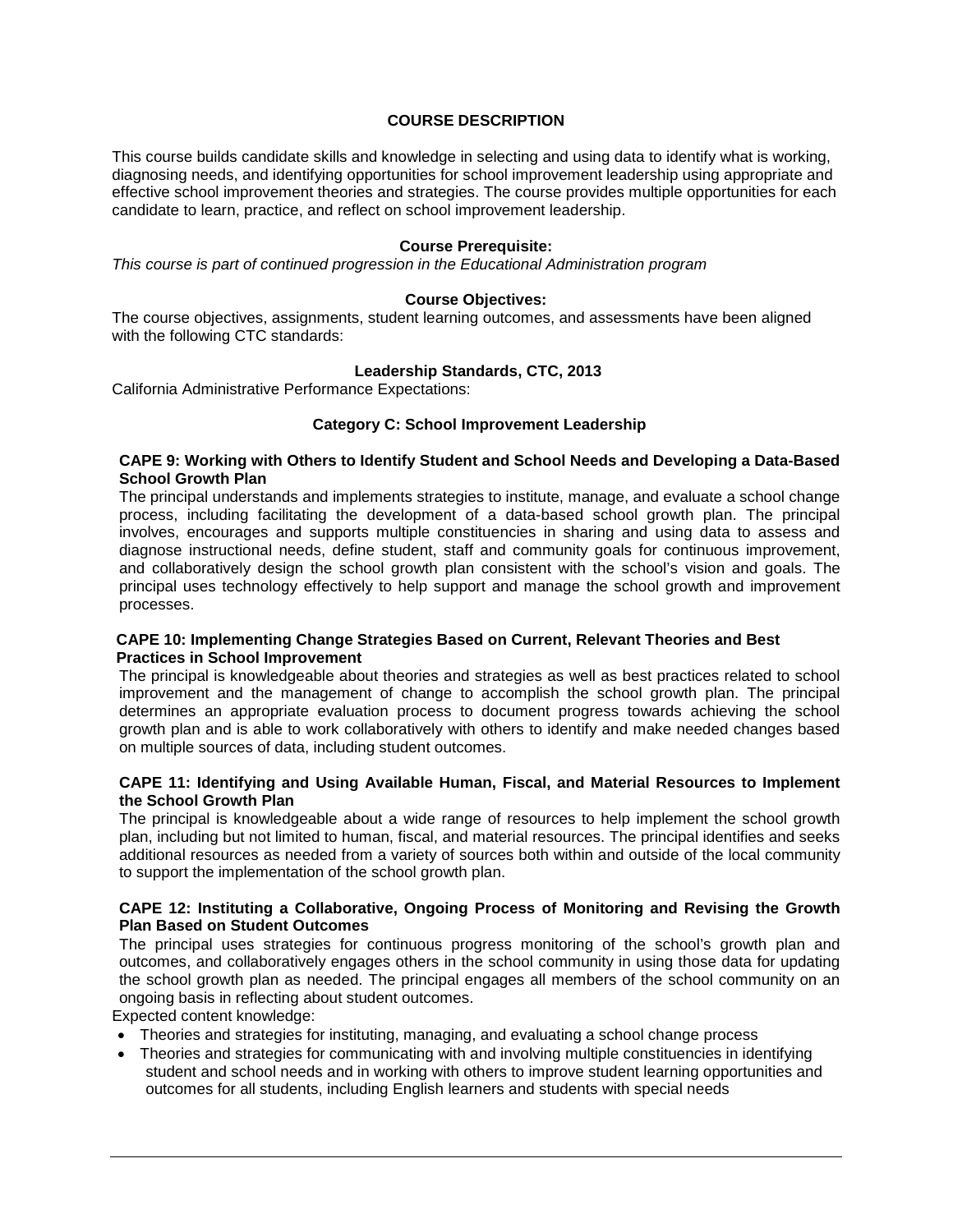- Culturally responsive, research-based, student-centered classroom management and school-wide positive discipline intervention and prevention strategies that address the social and mental health needs of the child with the goal of keeping all students in school and on course toward graduation
- Strategies for involving multiple constituencies in sharing and using data to assess and diagnose instructional needs, define student, staff, and community goals for continuous improvement, problem solve, and collaboratively design a school growth plan consistent with the school's vision and goals
- Strategies for building staff capacity to bring about school improvement through implementing systems of support and development, integrating opportunities for continuous learning into the educational environment, and engaging faculty and staff in ongoing reflection and self-assessment relative to student outcomes
- Strategies for building community capacity to bring about school improvement through involving the community in school improvement activities and engaging with the community in ongoing reflection relative to student outcomes
- Use time and technology effectively to help manage the school improvement process
- Understand how to coordinate the identification, acquisition, development and use of internal and external resources, including human, fiscal, and material resources to provide support for implementing the school growth plan
- Strategies for continuous progress monitoring of the school's growth plan and outcomes, and for using those data for updating the school growth plan as needed

# **Specific Candidate Learning Objectives**

As part of this course, candidates will:

- Demonstrate knowledge of the changing political, fiscal, and student needs in the Era of Accountability, including Common Core assessment and reporting.
- Demonstrate written and oral communication to express data outcomes, especially that of lowachieving demographic groups, to the various stakeholders.
- Use research-based data to develop and present a plan of school improvement for a documented achievement gap in a school case study.
- Deliver professional development on school improvement by training cohort peers on the wide variety of testing instruments used in the schools such as the California English Language Development Test (CELDT), psychological tests, and tests of basic skills.

# **Required Texts**

Goldring, E. and Berends, M. (2009) *Leading with data: Pathways to improve your school.* Thousand Oaks, CA: Corwin Press.

Marzano, R., Warrick, P., & Sims, J. (2014). *A handbook for high reliability schools*. Bloomington, IN: Marzano Research Laboratory.

# **Assessment of Professional Dispositions**

Assessing a candidate's dispositions within a professional preparation program is recognition that teaching and working with learners of all ages requires not only specific content knowledge and pedagogical skills, but positive attitudes about multiple dimensions of the profession. The School of Education has identified six dispositions – social justice and equity, collaboration, critical thinking, professional ethics, reflective teaching and learning, and life-long learning—and developed an assessment rubric. The Preliminary Administrative Services Credential has added two additional dispositions: visionary and ready to lead. For each dispositional element, there are three levels of performance, with a range of 1-5 scoring - *unacceptable*, *initial target*, and *advanced target*. The description and rubric for the three levels of performance offer measurable behaviors and examples.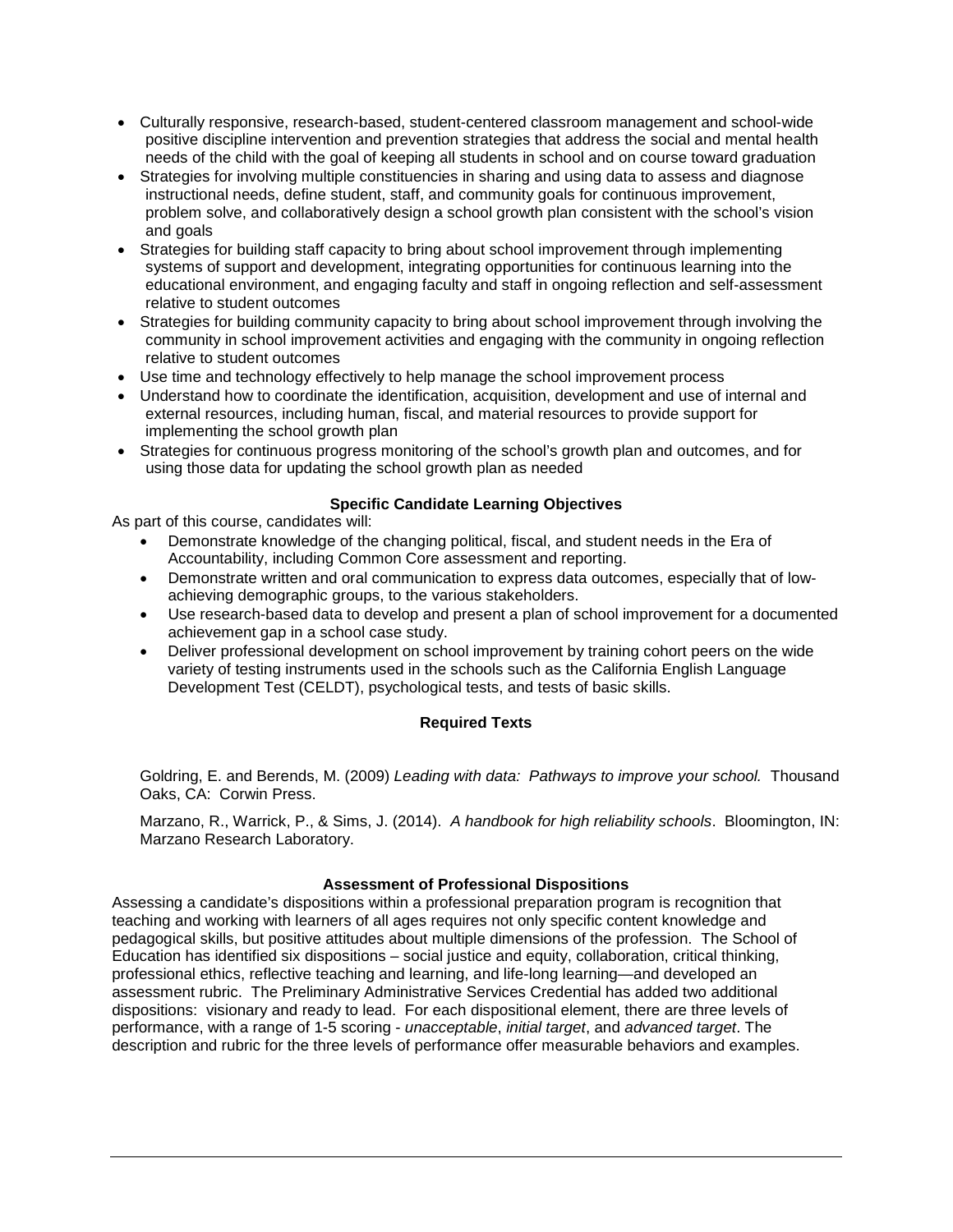The assessment is designed to provide candidates with ongoing feedback for their growth in professional dispositions and includes a self-assessment by the candidate. The dispositions and rubric are presented, explained and assessed in three times over the course of the program: the beginning of the first semester, the beginning of the third semester, and the end of the fourth semester. Candidates are expected to meet the level of *initial target* during the program.

## **School of Education Attendance Policy**

Due to the dynamic and interactive nature of courses in the School of Education, all students are expected to attend all classes and participate actively. At a minimum, a student must attend more than 80% of class time, or s/he may not receive a passing grade for the course at the discretion of the instructor. Individual instructors may adopt more stringent attendance requirements. Should the student have extenuating circumstances, s/he should contact the instructor as soon as possible. *(Adopted by the COE Governance Community, December, 1997).* 

## **Students with Disabilities Requiring Reasonable Accommodations**

Students with disabilities who require reasonable accommodations must be approved for services by providing appropriate and recent documentation to the Office of Disable Student Services (DSS). This office is located in Craven Hall 4300, and can be contacted by phone at (760) 750-4905, or TTY (760) 750-4909. Students authorized by DSS to receive reasonable accommodations should meet with their instructor during office hours or, in order to ensure confidentiality, in a more private setting.

# **All University Writing Requirement**

This course meets the university's writing requirement of at least 2500 words. Students are expected to use academic writing style consistent with graduate level courses. Written assignments will include out of class assignments as well as in class assignments.

## **CSUSM Academic Honesty Policy**

"Students will be expected to adhere to standards of academic honesty and integrity, as outlined in the Student Academic Honesty Policy. All written work and oral presentation assignments must be original work. All ideas/materials that are borrowed from other sources must have appropriate references to the original sources. Any quoted material should give credit to the source and be punctuated with quotation marks.

Students are responsible for honest completion of their work including examinations. There will be no tolerance for infractions. If you believe there has been an infraction by someone in the class, please bring it to the instructor's attention. The instructor reserves the right to discipline any student for academic dishonesty in accordance with the general rules and regulations of the university. Disciplinary action may include the lowering of grades and/or the assignment of a failing grade for an exam, assignment, or the class as a whole."

Incidents of Academic Dishonesty will be reported to the Dean of Students. Sanctions at the University level may include suspension or expulsion from the University.

## **Plagiarism:**

As an educator, it is expected that each student will do his/her own work, and contribute equally to group projects and processes. Plagiarism or cheating is unacceptable under any circumstances. If you are in doubt about whether your work is paraphrased or plagiarized see the Plagiarism Prevention for Students website [http://library.csusm.edu/plagiarism/index.html.](http://library.csusm.edu/plagiarism/index.html) If there are questions about academic honesty, please consult the University catalog.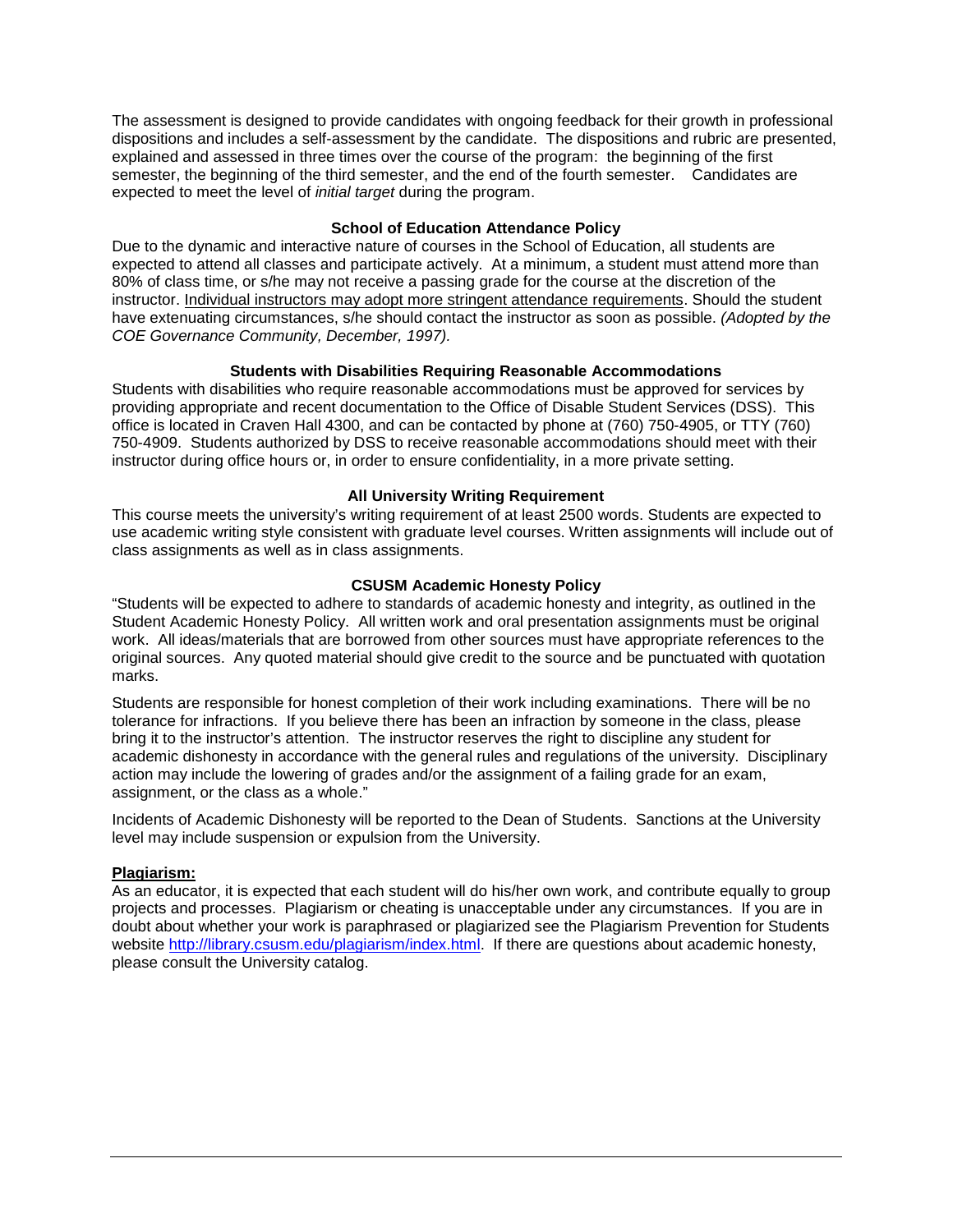## **Use of Technology:**

Students are expected to demonstrate competency in the use of various forms of technology (i.e. word processing, electronic mail, Moodle, use of the Internet, and/or multimedia presentations). Specific requirements for course assignments with regard to technology are at the discretion of the instructor. Keep a digital copy of all assignments for use in your teaching portfolio. All assignments will be submitted online, and some will be submitted in hard copy as well. Details will be given in class.

## **Electronic Communication Protocol:**

Electronic correspondence is a part of your professional interactions. If you need to contact the instructor, e-mail is often the easiest way to do so. It is my intention to respond to all received e-mails in a timely manner. Please be reminded that e-mail and on-line discussions are a very specific form of communication, with their own nuances and etiquette. For instance, electronic messages sent in all upper case (or lower case) letters, major typos, or slang, often communicate more than the sender originally intended. With that said, please be mindful of all e-mail and on-line discussion messages you send to your colleagues, to faculty members in the School of Education, or to persons within the greater educational community. All electronic messages should be crafted with professionalism and care. Things to consider:

- Would I say in person what this electronic message specifically says?
- How could this message be misconstrued?
- Does this message represent my highest self?

Am I sending this electronic message to avoid a face-to-face conversation?

In addition, if there is ever a concern with an electronic message sent to you, please talk with the author in person in order to correct any confusion.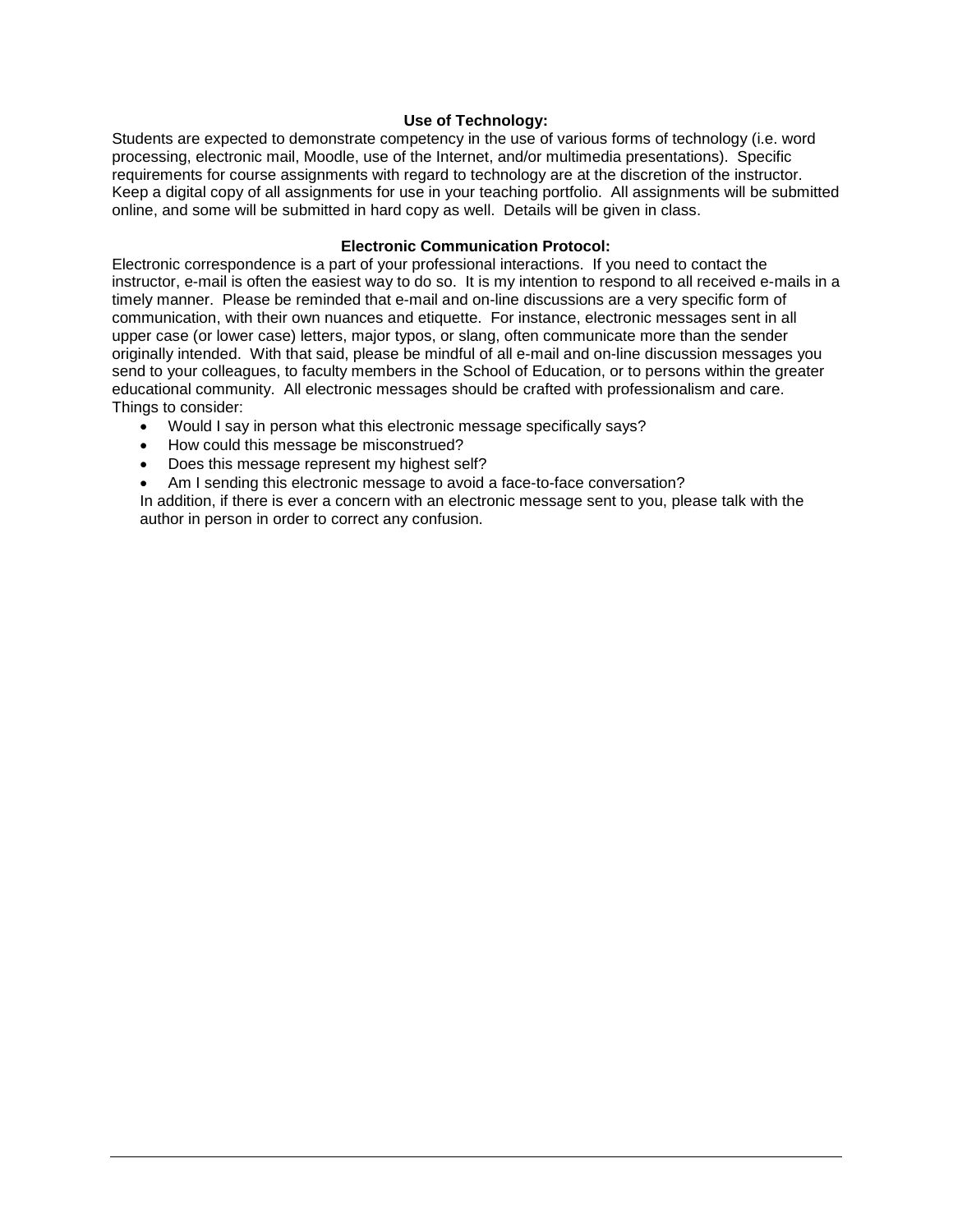## **COURSE REQUIREMENTS**

### **The following factors will be considered in determining a final grade:**

| <b>Assignment</b>                                                                                                                                                                                                                                                                                                                                                                                                                                                                                                                                             | Due date                               | Grade<br>points            |
|---------------------------------------------------------------------------------------------------------------------------------------------------------------------------------------------------------------------------------------------------------------------------------------------------------------------------------------------------------------------------------------------------------------------------------------------------------------------------------------------------------------------------------------------------------------|----------------------------------------|----------------------------|
| Participation and engagement:<br>Students will complete a brief KWL chart each week to pose an inquiry with a<br>small team in class discussions based on assigned readings.                                                                                                                                                                                                                                                                                                                                                                                  | On-going                               | 25                         |
| <b>Current events:</b><br>Once during the semester, students will contribute to an online threaded<br>discussion on current events related to K-12 school improvement. Respond to<br>two other postings.                                                                                                                                                                                                                                                                                                                                                      | Oct. 21,<br>Nov. 11,<br><b>Nov. 25</b> | 5 points<br>each $=$<br>15 |
| Continue (from EDAD 618A) to write a case study or ethnography that includes:<br>Part two: Compare school or district data you collected with the "best"<br>practices" research from your (or your colleague's) annotated bibliography.                                                                                                                                                                                                                                                                                                                       |                                        | 20                         |
| Develop a culturally proficient action plan<br>Write a culturally proficient action plan from the Local Control Accountability Plan<br>or Single Plan for Student Achievement format that addresses the gaps revealed<br>in your research of your demographic group. Focus on improving student<br>achievement through instructional strategies that meet the needs of all learners.<br>If your school is a model of student achievement with no gap in achievement<br>scores, write how your current data and support systems exemplify good<br>instruction. | <b>Nov. 18</b>                         | 20                         |
| Power Point or other type presentation:<br>Prepare and present a 5 minute summary<br>of your Action Plan as you would for a leadership team at your school site. Bring<br>handouts to share with classmates.                                                                                                                                                                                                                                                                                                                                                  | Dec. 2                                 | 20                         |
| <b>Total</b>                                                                                                                                                                                                                                                                                                                                                                                                                                                                                                                                                  |                                        | 100                        |

Note: All assignments must be submitted electronically on Cougar Courses on or before due dates and times.

## **Grading Standards**

Final course grades will be based on the following grading scale:

 $A = 93\% - 100\%$ A- = 90% - 92% B+ = 87% - 89%  $B = 83\% - 86\%$  $B = 80\% - 82\%$  $C+= 77\% - 79\%$  $C = 73\% - 76\%$ C- = 70% - 72%  $D = 60\% - 69\%$  $F =$  below 60

## **Grading Policy**

Assignments are given based on expectations of "mastery" of the content and academic format for the assignments. Based on the instructor's early grading feedback, students may make improvements on assignments and may resubmit an assignment for additional grade consideration before the deadline date. Late assignments will lose one point for each day they are late.